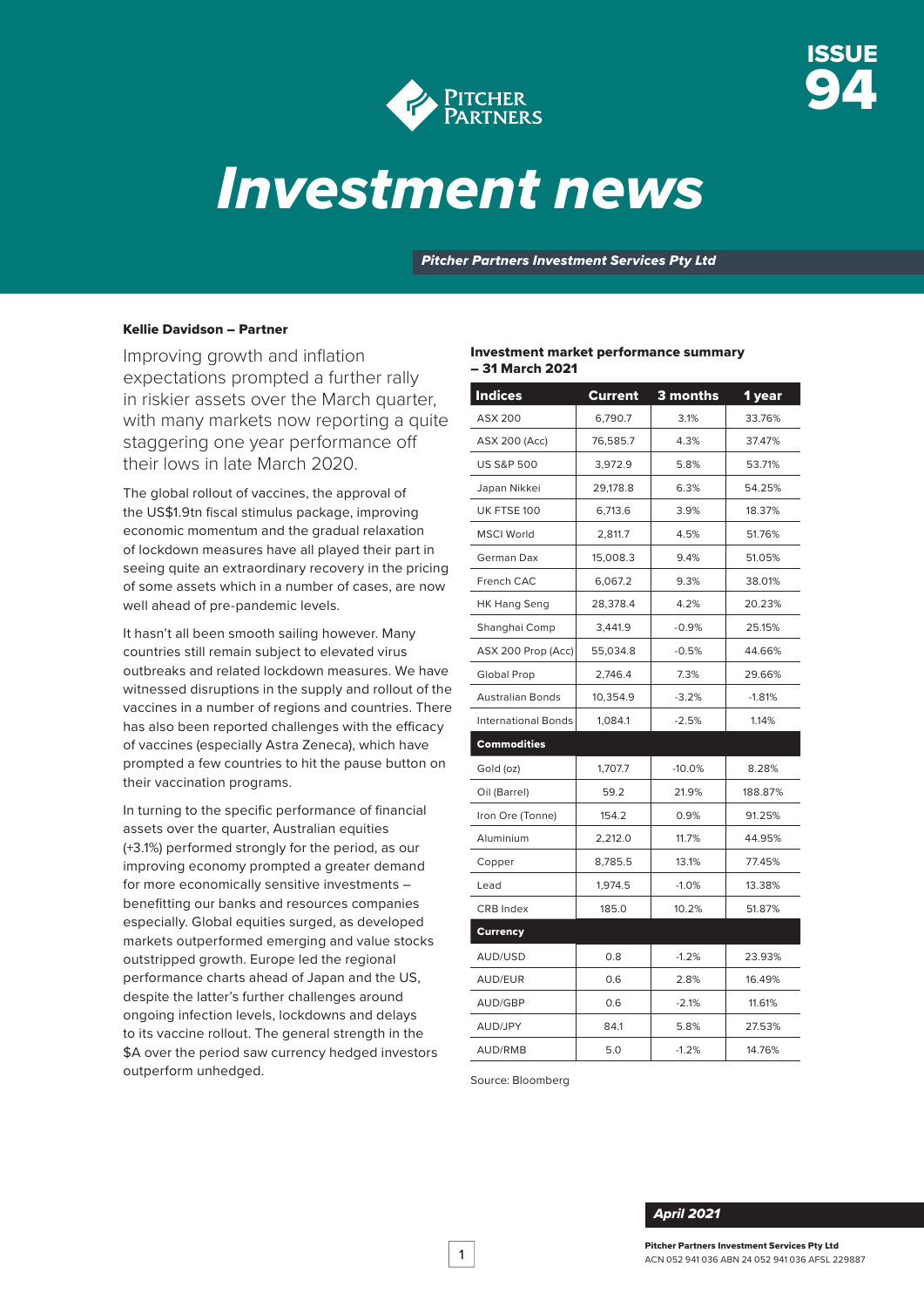Expectations around rising inflation levels prompted a material sell off across many bond markets in Q1 (Australian bonds -3.2%, global bonds -2.5%), with curves steepening quite markedly as many central banks remained committed to their ultra-accommodative policy settings. Floating rate credit securities generally provided the greatest sources of relative performance for the period. Commodities were a major beneficiary of the 'reflationary' theme, with energy and industrial metals clearly outstripping precious metals such as silver and gold.

There was a wide distinction between the performance of local (-0.5%) and global listed property markets (7.3%) , which perhaps had as much to do with a catch up of prior underperformance from G-REITS rather than a specific pure reaction to rising bond yields.

Our articles this quarter talk specifically to the theme of recovery within Australia. We share some of our key observations on the sharp recovery year to date, as well as discussing a couple of challenges on the horizon. Our banks are well positioned to benefit from a broad based macro recovery and Alistair Francis in our research team provides a snapshot of some of the key improvements he has witnessed to date in the recovery of this sector.

## *On the path to recovery*

#### Duncan Niven – Director of Research

The Australian economy has recovered at a seemingly far swifter pace than what many already optimistic commentators were expecting since the turn of the year, with Australia's output potentially now close to or already running ahead of pre-pandemic highs reached in Q1 20.

After declining by 1.1% in 2020, consensus expectations for GDP growth in 2021 (~4%) and 2022 (~3%) are well above long run trend levels, driven by the tailwinds of the strong policy stimulus. In this note we talk through a couple of the key highlights of the recovery so far and the emergence of a potential couple of road bumps over the next 3–6 months.

### *Employment*

No element of the recovery has been more evident than within our labour market. The March employment data highlighted that both full and part time jobs are back around pre-pandemic levels. The unemployment rate has contracted substantially to 5.8%, well ahead of the RBA forecast of 6% they had pencilled in at the end of this calendar year. Pleasingly, leading indicators are also looking positive, with employment hiring intention surveys at multi-year highs and also job advertisements, which at the end of Q1 are a whopping 26.8% higher than pre-pandemic levels and at multi-decade highs.



#### Job ads and the unemployment rate

Source: SEEK, NAB, ABS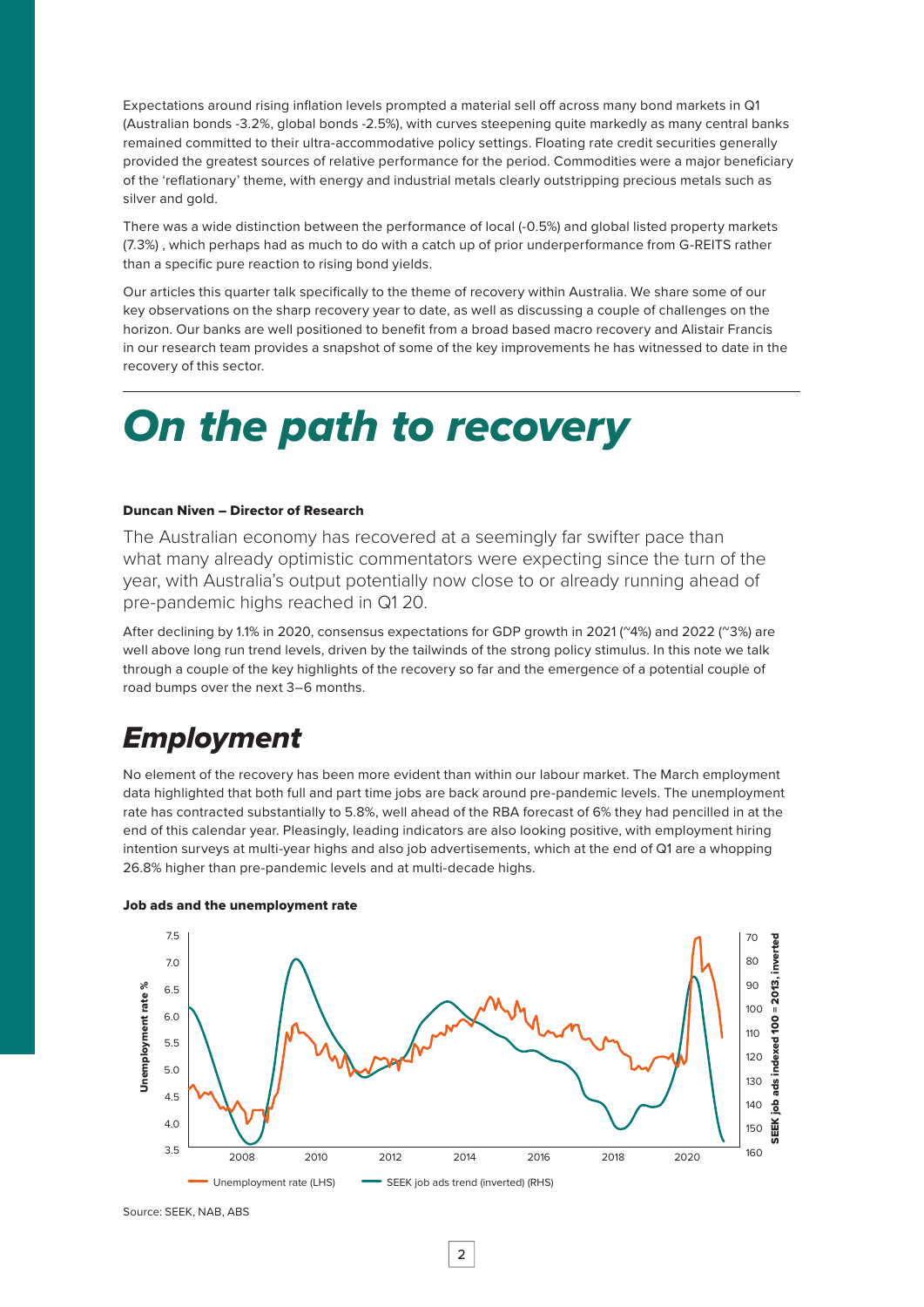Australian employment



Source: NAB, ABS, Macrobond

Whilst this all looks very rosy, the end of March saw the end of the JobKeeper program. This program has been a clear success – despite perhaps the full benefits being not just confined to those who needed it the most – which was an unfortunate but accepted side effect of the rapid design and implementation of the policy. Without it however, we could well have seen a large majority of the ~1m people who claimed JobKeeper payments be part of a mid-teen unemployment rate, a level last seen since the great depression.

So what is likely to happen now to our labour market now that this program has been wound back? Perhaps it won't be as bad as first thought. The Australian Treasury recently completed a survey, which was further corroborated by separate analysis by the economists at NAB and Westpac, highlighted that 'only' 100–150k of the ~1m on the subsidies are likely to be displaced – that is, be unable to find immediate paid work. As you might expect, a number of these are within the accommodation, recreation and hospitality industries in areas such as the Sydney and Melbourne CBD, as well as the tourist areas of Cairns and the Gold Coast.



Ending JobKeeper and employment

*COVID hit then recovery*

Source: CoreLogic, Westpac Economics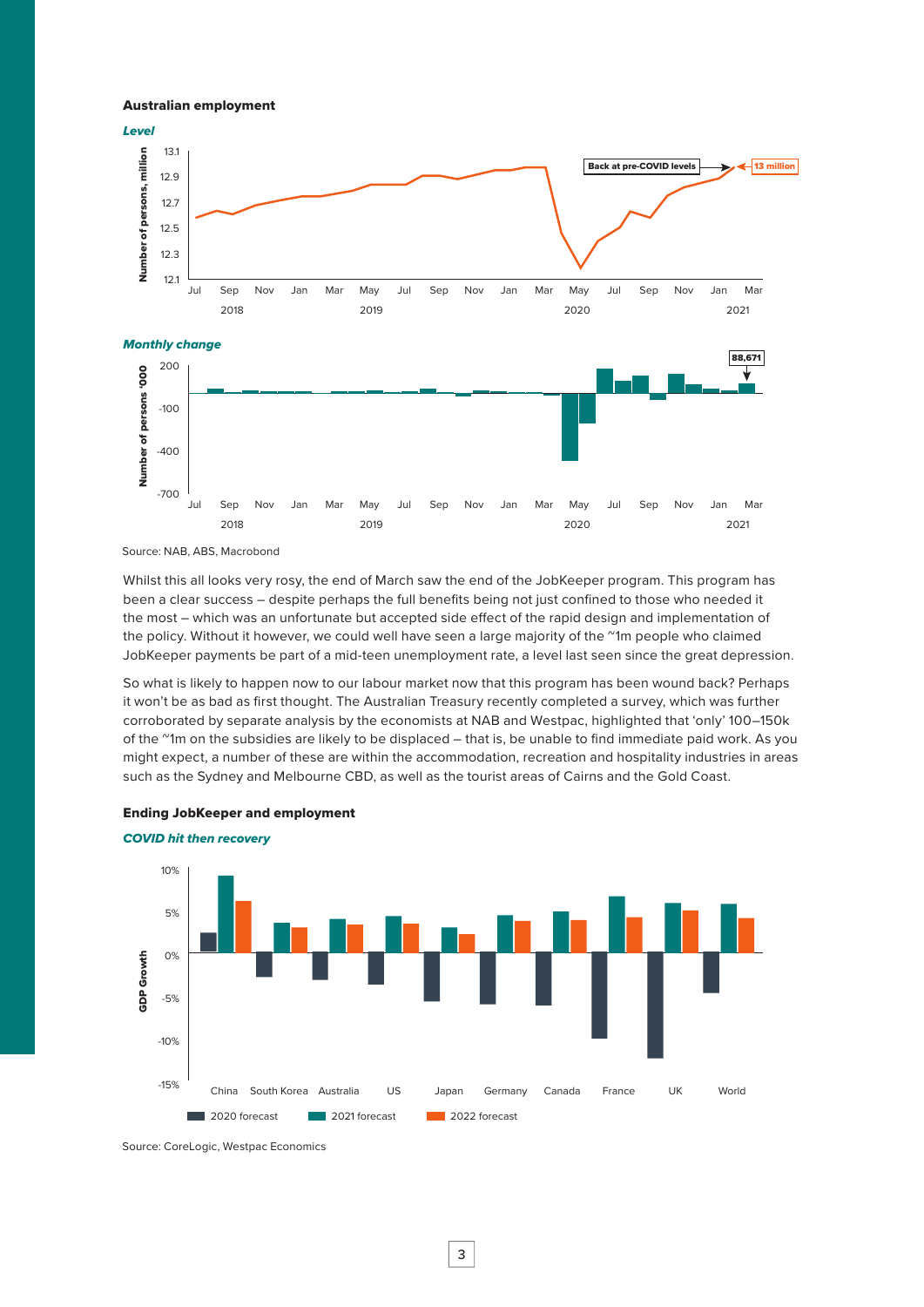We believe these losses are unlikely to occur precisely in one hit, but will be spread over a number of months as firms assess the economics of their labour force and the viability of their business. In addition, they will also be net against the strong job growth in areas of the economy. For instance, Westpac economists believe we will see a further 111k jobs created in the June quarter which could absorb this impact (in an absolute sense) in one go.

We do also note that there has been a strong increase in job advertisements within the industries most affected by COVID as well. This is coupled with the potential for more industry specific fiscal support programs to be announced at the 11 May Federal budget.

So in aggregate, in the very near term, we could well see a stabilisation or small upward tick in the unemployment rate back toward 6%, however we expect the ongoing momentum in job ads to result in tighter labour markets going forward, this year especially. Longer term however, there is still substantial progress to be made in order to reach the RBA's desired full employment objective, an unemployment rate in the 4% range.

### *House prices*

A clear beneficiary of the low interest rate environment has been the local housing market. House prices moved at their fastest monthly rate in March this year since October 1988, a period where the housing boom was just starting to peak. Whilst it is unlikely we will see annual price growth in the high 30% range that we saw that year, economists are still forecasting double digit price growth for the next two years, underpinned by policy support, stronger consumer confidence and balance sheets, as well as relatively easy and cheap access to credit.

The surge in February building approvals, which admittedly is a volatile segment month to month, was driven principally through private detached house approvals, giving us a glimpse that the Federal Homebuilder scheme is clearly providing a boost to the residential construction sector.

|                             | % month     |            |            |            | % annual   |            |            |            |
|-----------------------------|-------------|------------|------------|------------|------------|------------|------------|------------|
|                             | <b>Dec</b>  | <b>Jan</b> | <b>Feb</b> | <b>Mar</b> | <b>Dec</b> | <b>Jan</b> | <b>Feb</b> | <b>Mar</b> |
| Australia*                  | 0.9         | 0.7        | 2.0        | 2.8        | 2.0        | 1.7        | 2.6        | 4.8        |
| - houses                    | 1.1         | 0.9        | 2.3        | 3.1        | 2.6        | 2.4        | 3.6        | 6.0        |
| $-$ units                   | 0.2         | 0.1        | 1.1        | 1.9        | 0.2        | $-0.1$     | $-0.1$     | 1.1        |
| <b>Major capital cities</b> |             |            |            |            |            |            |            |            |
| Sydney                      | 0.7         | 0.4        | 2.5        | 3.7        | 2.7        | 2.0        | 2.8        | 5.4        |
| Melbourne                   | 1.0         | 0.4        | 2.1        | 2.4        | $-1.3$     | $-2.1$     | $-1.3$     | 0.7        |
| <b>Brisbane</b>             | 1.1         | 0.9        | 1.5        | 2.4        | 3.6        | 4.0        | 5.0        | 6.8        |
| Adelaide                    | 1.1         | 0.9        | 0.8        | 1.5        | 5.9        | 6.5        | 7.3        | 8.6        |
| Perth                       | 1.1         | 1.6        | 1.5        | 1.8        | 1.9        | 3.4        | 4.6        | 6.0        |
|                             | 3 month $%$ |            |            |            | % annual   |            |            |            |
|                             | <b>Dec</b>  | <b>Jan</b> | <b>Feb</b> | <b>Mar</b> | <b>Dec</b> | Jan        | <b>Feb</b> | <b>Mar</b> |
| <b>Turnover</b>             | 22.8        | 17.2       | 5.5        | -7.9       | 27.6       | 27.2       | 20.7       | 20.7       |

#### CoreLogic home value index – March 2021

\* Combined capital cities.

^ Rolling 3 month total, seasonally adjusted by Westpac.

Source: CoreLogic, Westpac Economics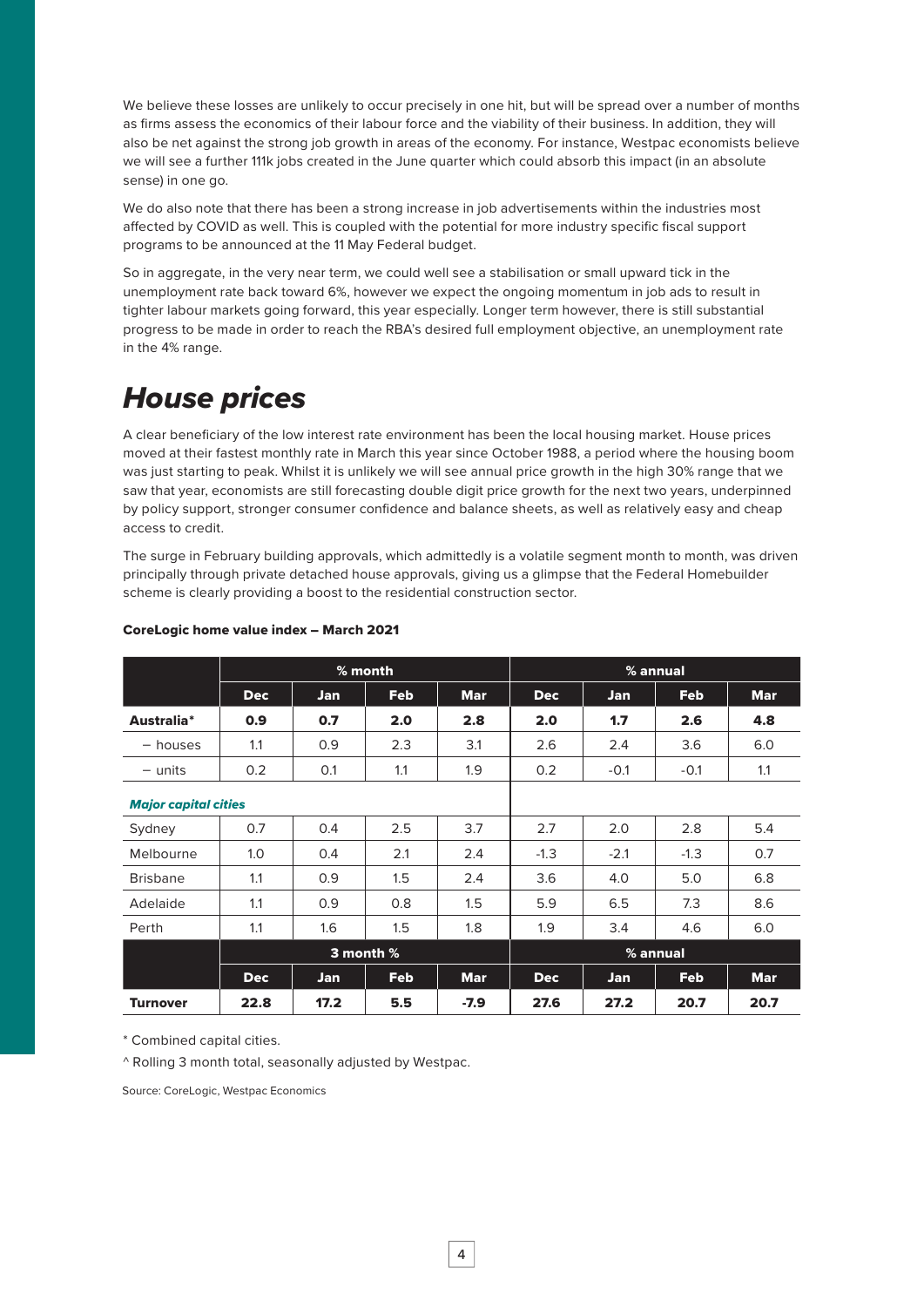#### Australian dwelling prices



Source: CoreLogic, Westpac Economics

The price boom is clearly strengthening, but there are some signs that the complexion looks to be changing. Movements within segments of the Sydney market for instance are particularly headline grabbing and suggest some areas will soon see significant affordability issues emerge. That may start to cap 'owner occupier' demand and taking some of the heat out of price gains. Credit growth and demand from 'investors' though has been a lot more mundane and suggests this could perhaps provide a next leg of demand as the year unfolds.

The price movements have raised concerns about the possibility of the re-introduction of macro-prudential control to protect against any related financial stability risks emanating from this sector. Recent comments by APRA and the RBA have cooled these concerns, as they suggested house price dynamics are not yet overly concerning, that house prices are not the responsibility of either body and that lending standards are not deteriorating – they are more focussed on the risks here as opposed to achieving set goals.

Importantly, as things stand today, investor lending and interest only lending remains well below the levels that previously drove macro-prudential changes in 2014. A recent tick up in higher Loan to Value Ratio (LVR) loans is being attributed to higher LVR first home buyers being drawn into the market due to government incentives. Any such pull-forward is likely to reverse once the incentives end. But we expect that the regulators will keep watching to ensure lending standards are well maintained.

### *Consumer*

With consumer sentiment recently hitting an 11yr high, consumption is likely to be the key driver of abovetrend growth in 2021.





#### Consumer sentiment index **Exercise 2** Household income and consumption<sup>\*</sup>

*Real, year-ended growth*



Source: National Australia Bank, ABS, RBA, Macrobond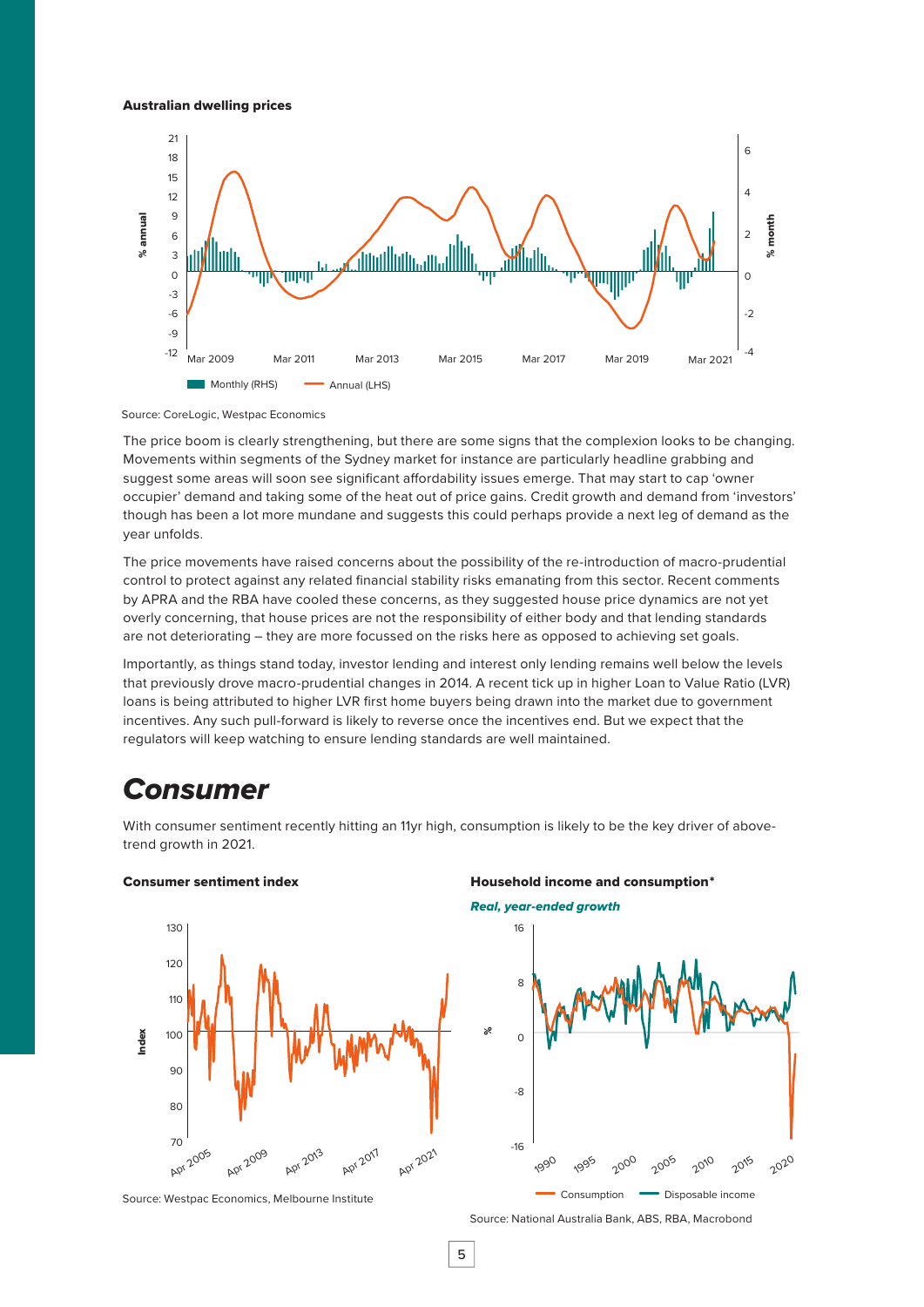*Saving ratio*



\* Household sector includes unincorporated enterprises; disposable income is after tax and interest payments; saving ratio is net of depreciation.

Source: National Australia Bank, ABS, RBA, Macrobond

The most recent sentiment index data release was taken in the week following the unwinding of JobKeeper – any initial fears this and any associated job losses would undermine confidence appears to be clearly unfounded at this point in time.

In aggregate, household balance sheets strengthened materially over the course of 2020 and whilst some of these savings are now making their way into the economy, there is plenty of capacity to spend further. We believe that if employment maintains its level of momentum and that businesses continue to reinvest, there is plenty of upside risk for consumption growth through this year.

### *Business conditions*

A major drag on pre-pandemic growth was the steadfast decline in business investment. Supported by an array of Government and various funding support mechanisms, both business conditions and confidence have risen markedly. The latest NAB business survey saw conditions rise to a record high driven by strong increases in all subcomponents (trading, profitability and employment). Even better was the fact this was evident across all states and industries, showcasing improved activity and capacity utilisation. Unsurprisingly, recreation and personal service companies still continue to operate at pre-COVID levels given pandemic related restrictions.

A really encouraging uplift was in forward orders – which also rose to record levels. A large pipeline of work supports ongoing strength in activity and all the positive flow on effects from that wealth creation. Taking this all into account, the strength in conditions point to an economy that is continuing to grow at a relatively healthy rate.



#### Conditions reach a record high

\* Dotted lines are long-run average since March 1997.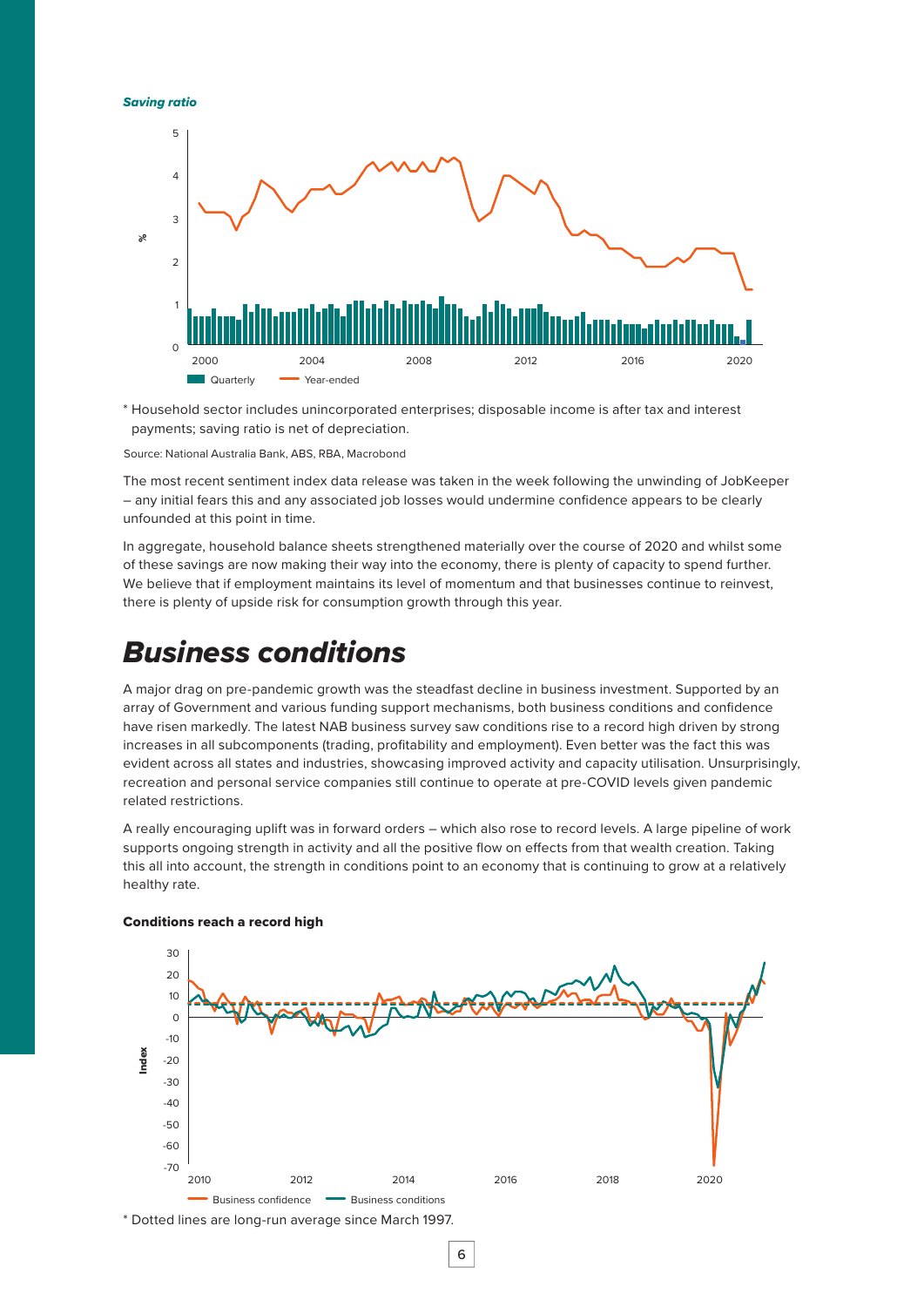### *Inflation*

A major theme over Q1 has been the resetting of inflationary expectations, evidenced through a material steepening of local and offshore yield curves. There is no doubt that inflation will accelerate through the middle half of this year as free childcare benefits have ended, energy costs have risen and a rebound in housing component costs will result in a sharp uplift on the base effects of the fall in CPI in Q2 20. NAB are forecasting a headline annual inflation rate of 4% year on year.

In narrowing focus to the RBA's preferred inflation measure, core inflation (trimmed mean) which seeks to avoid the more volatile components of the CPI basket, NAB are estimating an uplift to 1.2% year on year, a touch higher than the RBA's forecasts at the start of the year, but still well below its long run target band of 2–3%.

Given the strong rebound in activity to date, there could well be some upside pressure to inflation numbers over 1H21 in particular, however it will be important to isolate between what are transitory pressures and what are more structural in nature. Wage growth is a key driver of inflation, but it still remains pretty anaemic despite the recovering labour market and a material uplift here is required for the RBA to adjust its extremely accommodative policy settings, which we believe are likely to remain in play for the next 12–18 months as things stand today.

#### RBA is forecasting inflation below the band





Source: NAB, ABS, RBA, Macrobond



#### Wage price index growth \*

\* Total pay excluding bonuses.

Source: ABS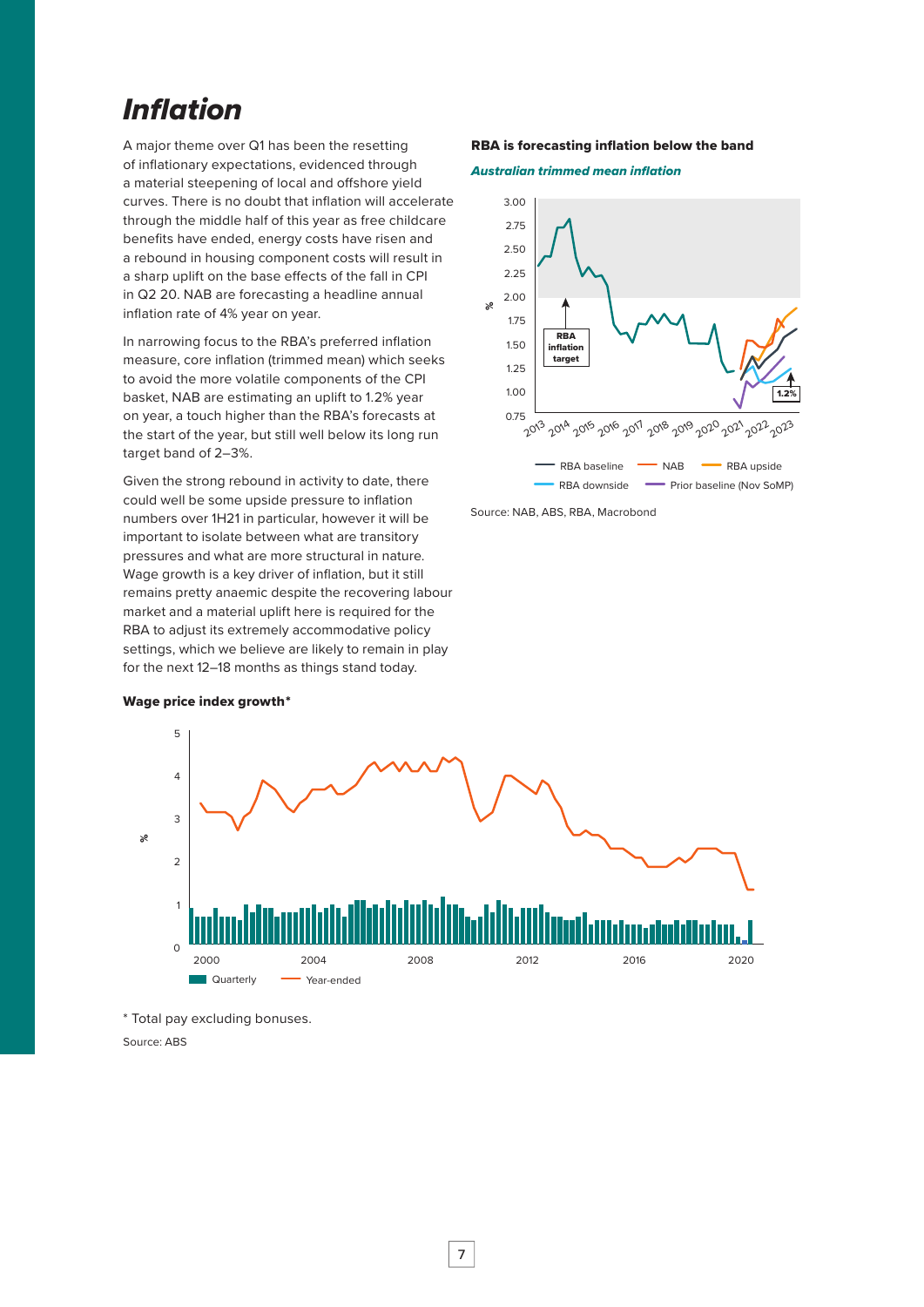### *Virus and vaccines*

Of course everything is still contingent on the virus. Certainly the various State Governments have a better understanding of the virus and how to manage any outbreaks – testing and tracing regimes have improved significantly. Flash lockdowns are now generally being unwound in a reasonably swift period of time – however this still remains a key influence on consumer and business confidence – for instance, have you or how many people do you know that have deferred all overseas travel plans until at least the end of the year?

The opening of the travel bubble will hopefully begin a potentially arduous/protracted process for the gradual opening up of international travel, however, the recent challenges with the vaccine rollout have thrown a spanner into the works.

The start of Australia's vaccine roll-out has been slower than expected, due to disruptions to global vaccine supplies and a relative lack of urgency given very low levels of virus transmission and mobility restrictions. So far only c.2.5% of Australia's population has received one vaccine dose – a comparably low share to many global peers.

#### Developed markets: Percentage of population receiving the first dose



Source: Corel ogic, Westpac Economics

Following evidence that "4 people in each million vaccinated with the Astra Zeneca (AZN) vaccine had experienced a blood clot (with a ~25% fatality rate). the Australian Government announced that the Pfizer vaccine is now preferred over the AZN vaccine for Australians less than 50 years of age. Despite being framed as a recommendation and not as a directive – this is likely to delay the national roll-out further.

The Government guided that phases 1a and 1b of the vaccine roll-out will be minimally impacted by the decision (as these phases target older Australians and/or utilize the Pfizer vaccine), but signaled delays to the 2a/2b phases of the roll-out which commence mid-year. Australia's prior heavy reliance on the AZN vaccine suggests there will be material delays to the prior guidance that all Australians who want a vaccine will have received one by October 2021.

As it stands today, the Government currently expects 20m doses of the Pfizer vaccine to be delivered this year, with supply of the Novavax vaccine coming online in Q3 21. A further swing factor may be in how nations such as the U.S and U.K manage/distribute any excess vaccine supplies that build up between now and the end of the year.

We do need to be mindful that until we do receive a widespread level of vaccination, we will be susceptible to the risk of another outbreak, especially given we are heading into the colder winter months where the virus is generally more transmissible. Despite this, we caution against overstating the aggregate economic impact if there are further delays in the vaccine roll-out, reflecting;

- Economic activity in Australia has largely already normalised and has good momentum, mobility restrictions are generally pretty modest and there is a very negligible level of infection currently in the local population.
- The closure of international borders continues to boost growth via the on-shoring of tourism spending, which NAB has estimated could contribute 1.5% to GDP alone.
- Over time, it is possible that vaccinated international students could return ahead of the local population being fully vaccinated, proving another potential kicker to growth.

So all in all, plenty to still be positive about as we look forward to the rest of 2021.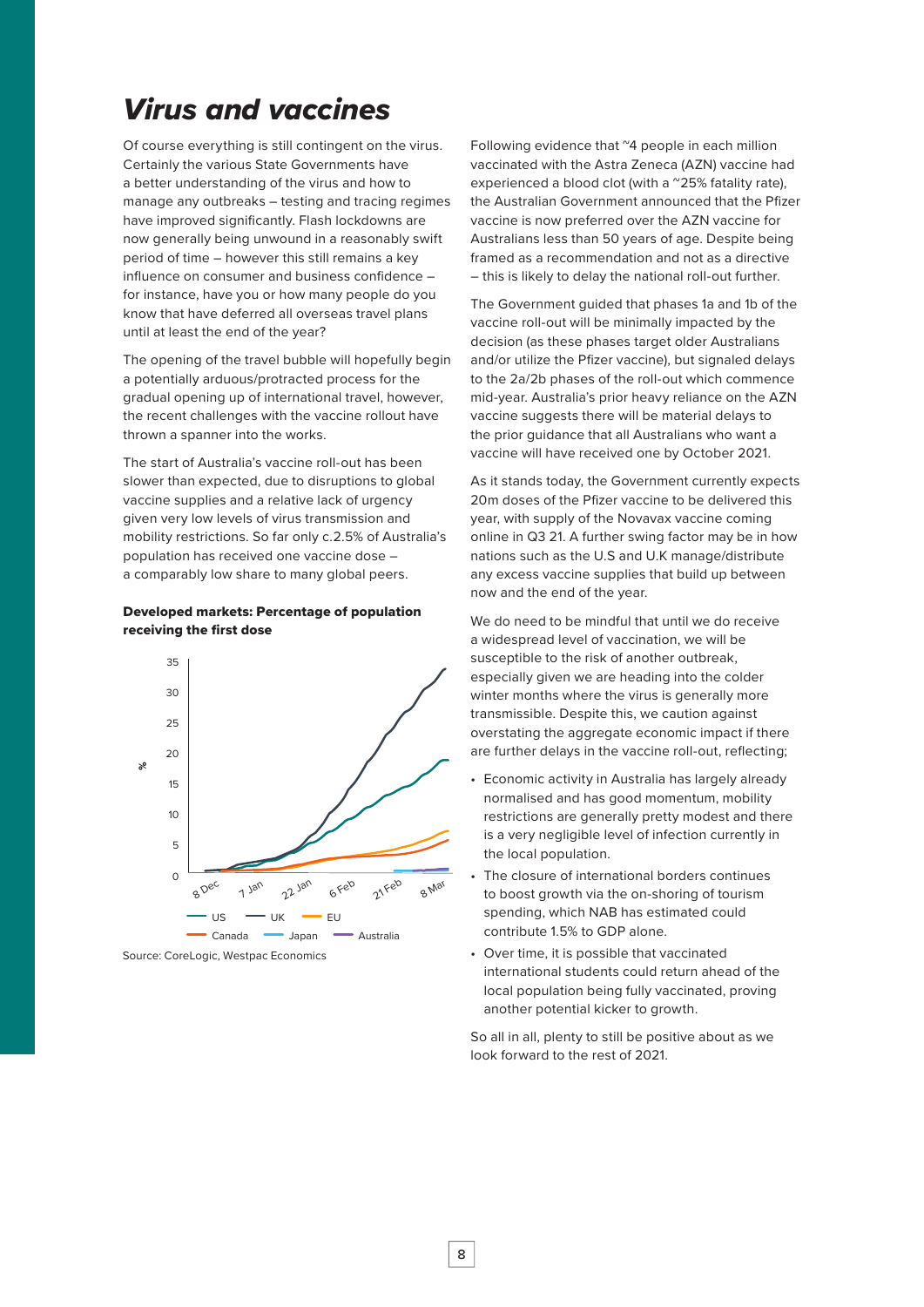## *The great Bank turn-around*

#### Alistair Francis – Senior Investment Analyst

The Australian banks since the mid 1990's experienced what many believe was a "super cycle" driven by the uninterrupted economic growth, rising household leverage along with the major banks enjoying oligopoly pricing power. However, for the 5–6 years pre COVID-19, the majors faced more onerous capital requirements, slowing loan growth, falling interest rates, higher investment requirements along with greater regulatory and political scrutiny.

#### Four Banks vs ASX 200 TR



The fallout from the 2018 Hayne Royal Commission in particular hit the banks hard as the remediation process, civil penalties, and the re-writing of risk management systems had a material impact on the sector's performance.

As it transpired, 2020 proved to be another remarkable year for the Australian banks. The first half was dominated by concerns over the impact of the pandemic, provision build-up and interest rate cuts. In the middle of the year, investors wrestled with the shape of the economic recovery – we had a "V", "L", "U", "W" and the Nike "tick" recovery profile to consider. However, due to the combination of a wide-ranging fiscal and monetary policy response and a better-than-expected COVID outcome, the Australian banks experienced a remarkable turn-around.

#### Four Banks vs ASX 200 TR



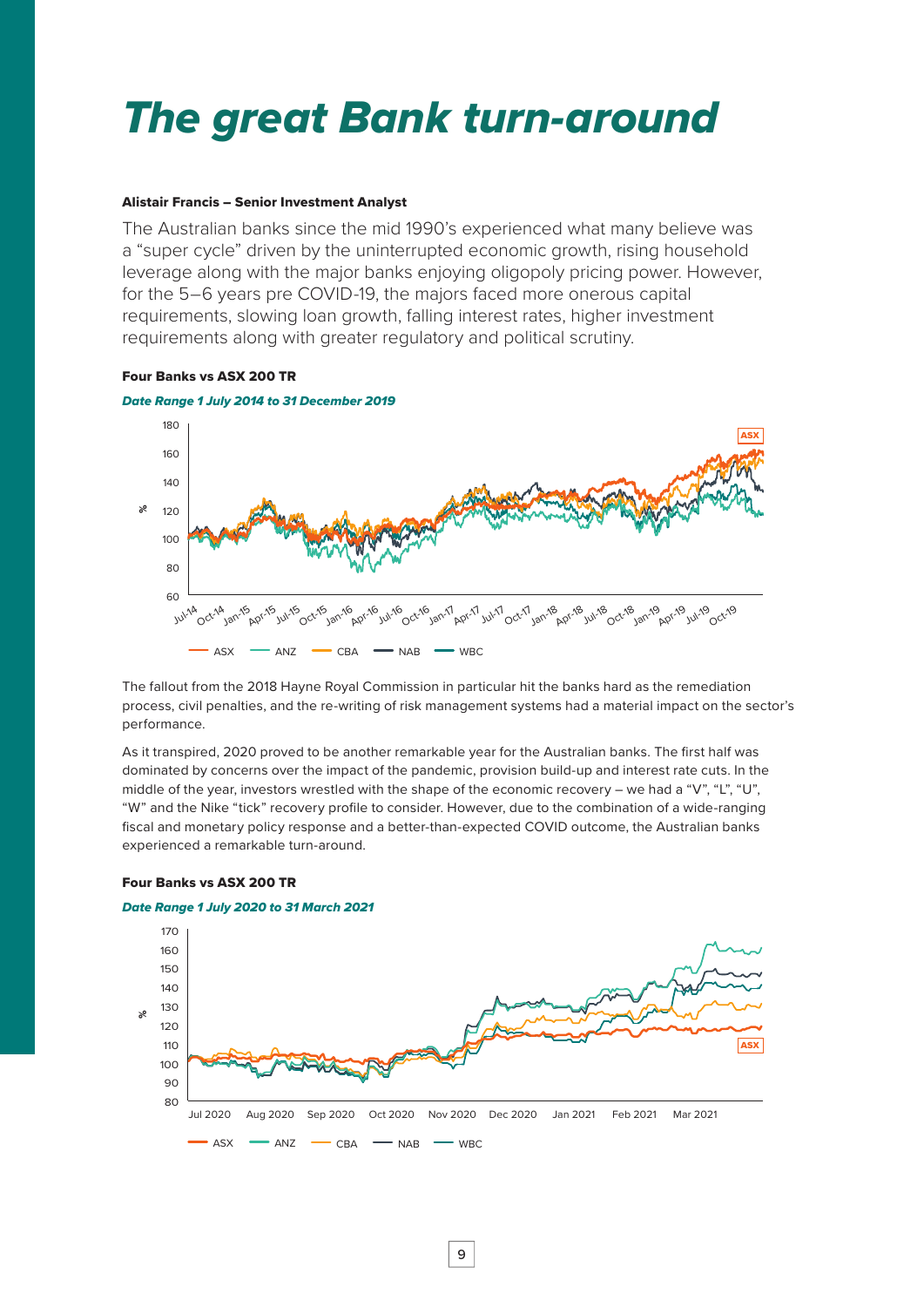## *Bank margins*

A key concern for the banks since the RBA began lowering the cash rate last year has been the long-term impact of ultra-low rates to banking sector margins. As spread businesses, banks are more profitable when rates are higher, and they can produce income on both assets and liabilities.

Despite increased mortgage competition, banks have been able to offset some of the squeeze by lower wholesale funding costs, cuts to deposit rates and enjoying the benefits of the RBA term funding facility (TFF) with rates currently at 10bpts.

More recently, even though the RBA has stated that it expects it will not increase the cash rate until 2024 at the earliest, there has been a significant rise in long bond yields as investors have become more optimistic on the outlook with inflation expectations beginning to rise.



#### Major banks: Net interest margins

Source: Company data, E = Morgan Stanley Research estimates

### *Bank capital*

The Australian major banks have steadily increased their average dividend payout ratios over the past 25 years as lending growth has slowed (and therefore capital to support growth), and investors have sought higher and higher franked dividends. Following the GFC, bank share prices have been driven significantly by the "yield trade". At one stage, the major banks were able to grow their dividends faster than their cash earnings due to lower lending growth, significant RWA \* optimization, and healthy DRP participation.

However with the pandemic shock, the major banks' dividends were cut by an average of ~60% in FY20 as APRA (Australian Prudential Regulation Authority) initially required them to "seriously consider deferring decisions on the appropriate level of dividends until the outlook is clearer" and then required them to "retain at least half of their earnings".

Whilst APRA is set to remain cautious given the on-going global uncertainty, excess capital is set to build across the major banks as loan growth is low and non-core assets are sold. The major banks' capital positions are currently healthy, with an average pro forma CET1<sup>\*\*</sup> ratio of ~11.4%. This means the probability of further capital raisings in 2021 is unlikely.

The pathway to achieve this position has varied across the major banks but the common goal is to meet APRA's new capital framework which should increase their flexibility through the cycle, finalise its response to the Financial System Inquiry (2014) and ensure compliance with the global Basel III accord.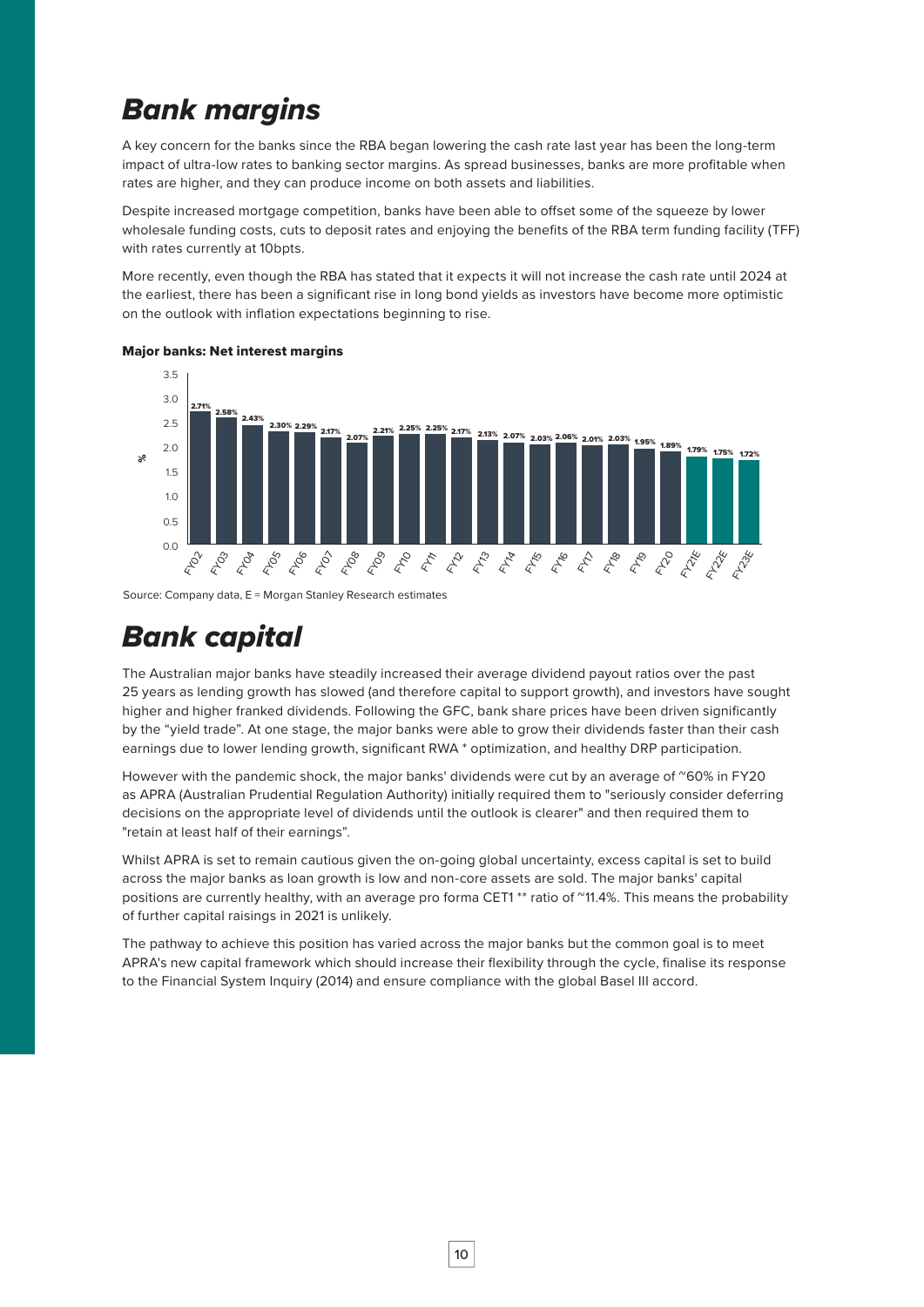#### Major banks: Average CET1 ratio



\* Risk-weighted assets are used to determine the minimum amount of capital that must be held by banks and other financial institutions to reduce the risk of insolvency. The capital requirement is based on a risk assessment for each type of bank asset.

\*\* Common Equity Tier 1 compares a bank's capital against its risk-weighted assets to determine its ability to withstand financial distress. The core capital of a bank includes equity capital and disclosed reserves such as retained earnings.

Source: Company data

### *Bank costs*

Prior to the Royal Commission, the bank cost base was not a high priority but given todays low growth environment along with the threat from increased competition, the focus has changed. Accordingly, bank management teams regularly talk about the need to be more efficient and to lower the absolute cost base, but it has proven a challenge with increased technology and compliance costs.

Beyond some temporary expenses falling away, a step change in costs is unlikely unless banks are prepared to significantly reduce staff levels along with their property costs.

### *Conclusion*

Having endured a torrid 2020, the banks entered 2021 with cause for more optimism. With on-going government and central bank policy support directly aimed at stimulating the housing market and SME employment, the underlying drivers of the bank's profitability have improved. Further supporting the economic recovery is the vaccine rollout which is gaining momentum. While non-recurrence of provision top-ups suggest a positive short-term earnings outlook, the medium term remains challenging, with competitive forces driving net interest margin pressure and ongoing threat of market share loss.

That said, the recovery is expected to be uneven, and will take time. Corporates will also have to deal with reduced levels of government support, particularly post 31-March.

We will be watching the upcoming bank reporting season with interest, which we believe will deliver key milestones for their on-going re-rating, with the upside risk being provision write-backs and capital returns if the domestic economy recovery is maintained. This would drive upgrades to earnings and dividends, as well as a more positive outlook for a sustainable ROE.